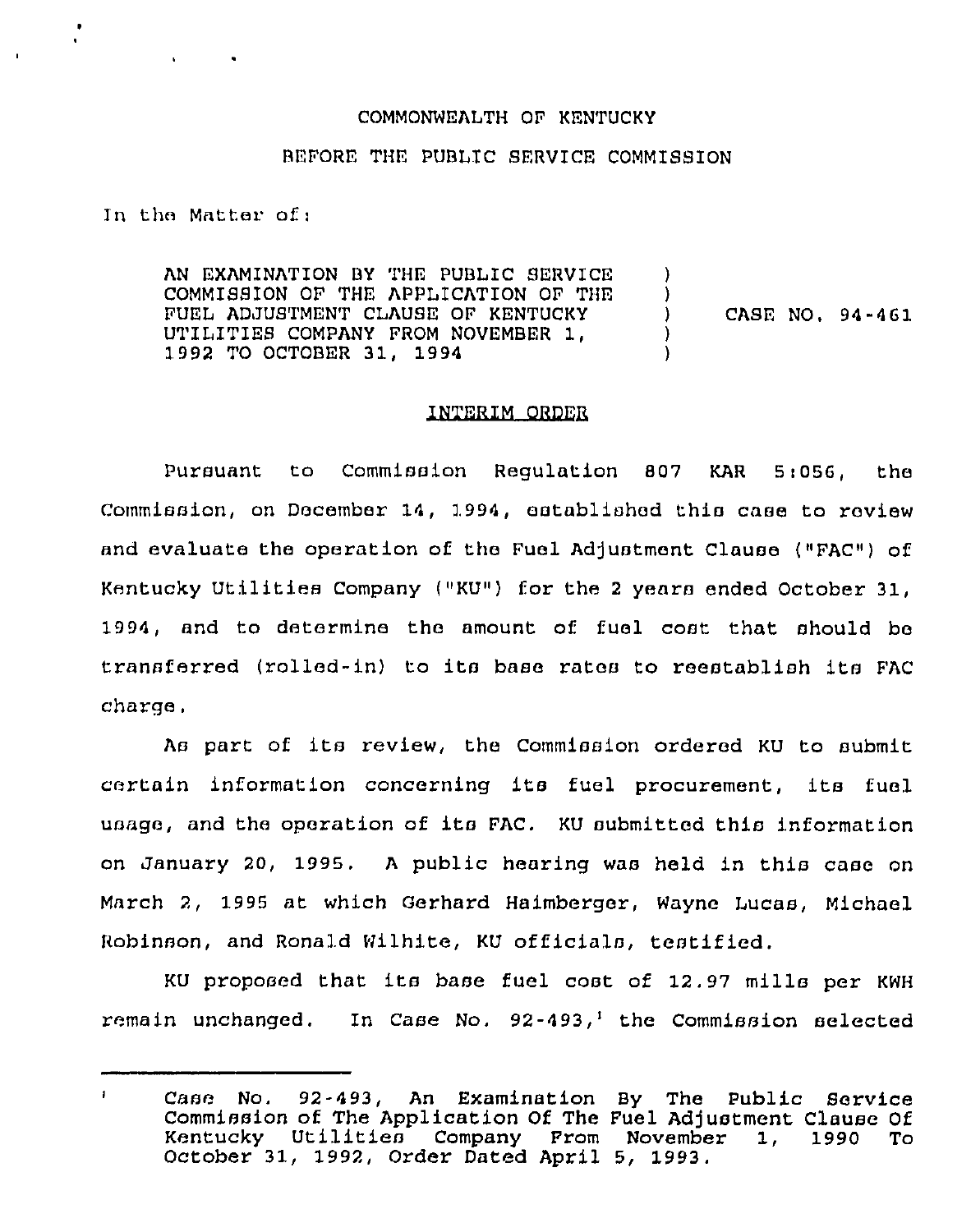August 1992 as the base period (test month) for the purpose of arriving at the base fuel cost  $(F(b))$  and the KWH sales  $(S(b))$ components of tho FAC,

 $\sim$  14

 $\blacksquare$ 

In establishing the appropriate level of base fuel cont to be included in KU's rates, the Commission must determine whether the existing baao period fuol coot por KWH remains roprnnontative of. the level of fuel cost currently being oxporicncad by KU. The Commission's review of generation mix, generation unit outages, and generation unit availability diacloooa that tho month of August 1992 continues to bo a reasonably roproaontativo gonoration month for KU. Our analysis of KU's monthly fuel coat incurred for the 2year period in question rangos from <sup>a</sup> low of. 11,99 mills por KWH in (4ay 1993 to a high of 13,48 mills por KWH in July 1993, with an average cost for tho period of 12.<sup>92</sup> mills por KWH. Baaed upon this review, the Commission finds that KU haa complied with Commission Regulation 807 KAR 5:056 and that the present base period fuel cost of 12. 97 mills por KWH should continuo to romain in effect.

The Commission is currently reviewing in another proceeding KU's depreciation practices for rail cars used to transport coal to certain KU generating plants.<sup>2</sup> The Commission finds that this docket should remain open until that procooding io completed.

 $\mathbf{z}$ Case No. 92-493-C, An Examination By The Public Service Commission Of The Application Of The Fuel Adjustment Clause Of Kentucky Utilities Company From November 1, 1993 to April 30,<br>1994.